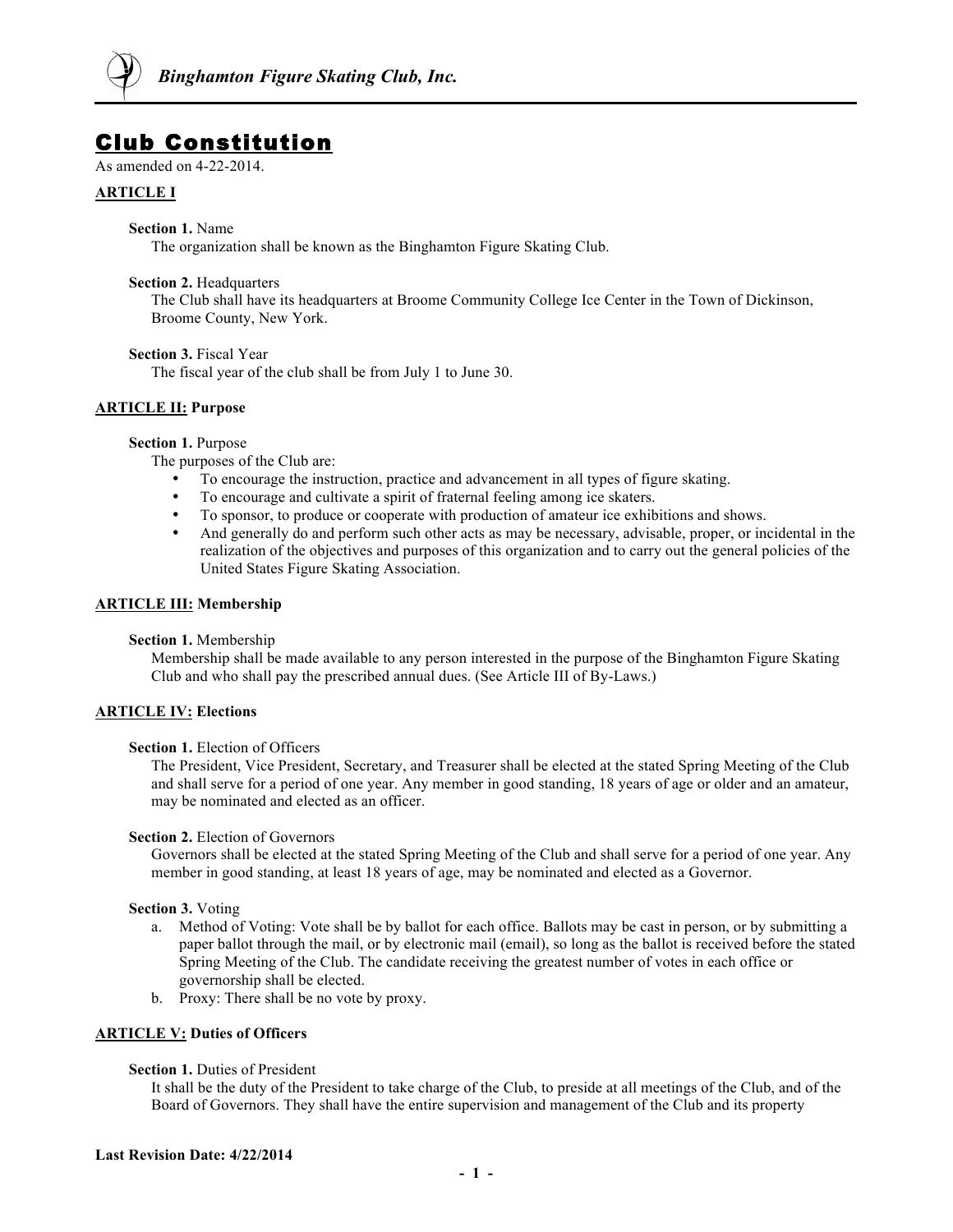pending the action of the Board of Governors; the power to suspend any member for violating the By-Laws or regulations of the Club, pending the approval of the Board; to call special Board meetings and Club meetings. The President, together with the Secretary will sign all agreements and contracts made by the Club upon the approval of the Board of Governors.

#### **Section 2.** Duties of the Vice President

It shall be the duty of the Vice President to assist the President in the discharge of his duties and, in his absence, to assume his duties and officiate in his stead.

#### **Section 3.** Duties of the Secretary

It shall be the duty of the Secretary to keep minutes of the meeting of the Club and the Board of Governors and to supervise all reports and documents connected with the business of the Club; to supervise keeping of a roll of membership together with the dates of their election and a record of all members elected, deceased, suspended or expelled. They shall receive all applications for membership and shall notify the applicant of their election or rejection and shall furnish them with the By-Laws and Rules of the Club if elected. They shall enter each member into the USFSA website and pay the appropriate fees. At Club meetings they shall ascertain that those voting are qualified for that privilege.

The Secretary shall supervise the correspondence of the Club, prepare and issue notices of all meetings of the Club, and Board of Governors. They shall report the results of the election to the Secretary of the USFSA within thirty (30) days thereafter.

#### **Section 4.** Duties of the Treasurer

The Treasurer shall have charge of the funds of the Club and shall keep a record of all receipts and disbursements. They shall render a written financial report at the stated Club meetings, and when requested by the President or Board of Governors. The Treasurer shall see that the appropriate income tax documents are prepared at the end of the fiscal year. Disbursements in excess of \$100 shall be made only upon approval of the Board of Governors. All funds shall be deposited in a bank approved by the Board of Governors under the name of the Binghamton Figure Skating Club. All disbursements by check shall be signed by the Treasurer or the President or by another Club member as designated the President.

## **ARTICLE VI: The Governing Body (Board of Governors)**

#### **Section 1.**

The Governing Board of the organization shall consist of the President, Vice President, Secretary and Treasurer; and three or five Governors, depending on whether the Club membership in the previous season is at most 75 or over 75, respectively. The power and duties of the Board of Governors are detailed in Article I of the By-Laws.

#### **ARTICLE VII: Meetings**

#### **Section 1.** Meetings

There shall be two annual Stated Club meetings each year. (See Article IV of the By-Laws.)

#### **ARTICLE VIII: Amendments**

#### **Section 1.**

Amendments to this Constitution may be acted upon at any Stated or Special meeting of the Binghamton Figure Skating Club. The proposed amendments shall be put in the announcement of the meeting and must be mailed electronically or by U.S. Postal service to each member at least ten (10) days prior to the meeting. An amendment to the Constitution may be adopted only after a vote of consent of two-thirds or more of the votes received by any of the methods described in Article IV, Section 3(a). Vote may not be by proxy.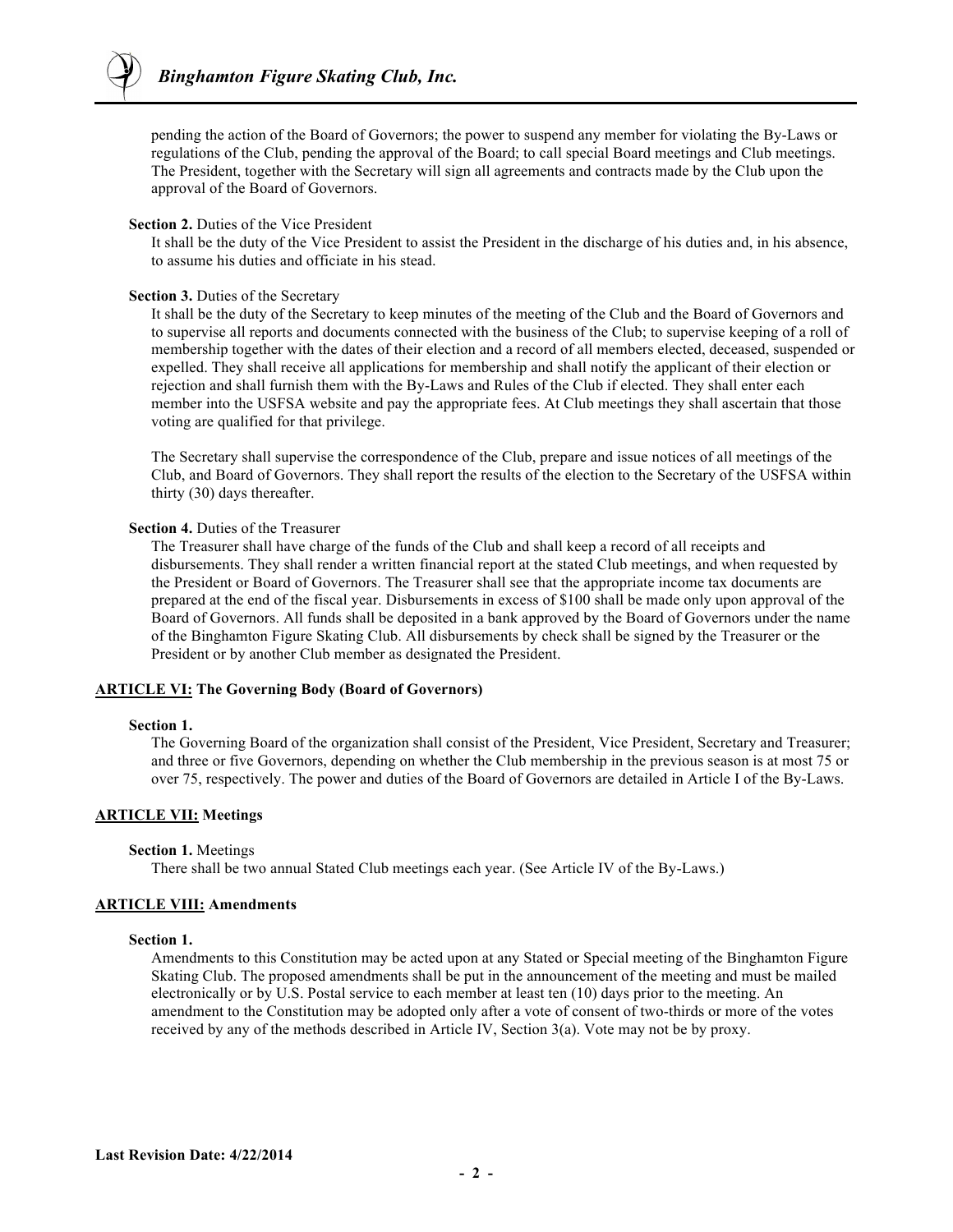

# Club By-Laws

#### **ARTICLE I: Powers and Duties of the Board of Governors**

#### **Section 1.** Number of Members

The Board of Governors shall consist of the President, Vice President, Secretary, Treasurer and three or five Governors. (See Article VI of Constitution.)

#### **Section 2.** Meetings

The Board of Governors shall meet at least once in every month during the skating season. The date of such meetings shall be stated by the President or, in his absence, by the Vice President. Any four members of the Board may call a board meeting upon written notice via U.S. Postal services or electronic mail to all the members of the Board of Governors at least one week prior to the meeting. The notice shall state the date for the meeting, purpose for which the meeting is called, and the names of the four (4) members requesting the meeting.

#### **Section 3.** Quorum

Half or more of the Board members shall constitute a quorum.

#### **Section 4.** Authority

They shall have entire authority in the management of all of the affairs and finances of the Club and shall have general control of all its property. All rights and powers connected therein shall be vested in them.

#### **Section 5.** Rules

They shall make such rules as they deem proper respecting the use of the Club's property; prescribe rules for the admission of visitors, fix penalties for offense against the rules, and make rules for their own government and for the government of the committees appointed by them.

#### **Section 6.** Appropriation

All appropriations of the funds of the Club exceeding \$100 shall be made by the Board of Governors.

#### **Section 7.** Audits

They shall audit records of the Secretary, Treasurer and of the Committees.

#### **Section 8.** Indebtedness

They shall have power to limit the indebtedness of the Club.

#### **Section 9.** Suspend or Expel

A two-thirds vote of the Board of Governors present shall be necessary to suspend or expel a member for violation of the Constitution and By-Laws or for conduct which they shall deem improper.

#### **Section 10.** Readmit to Membership

They may at a regular meeting readmit to membership any former member whose resignation has been fully accepted. Such readmission must be by ballot and three negative votes shall reject. No rejected candidate shall be again proposed for reinstatement within six months after rejection.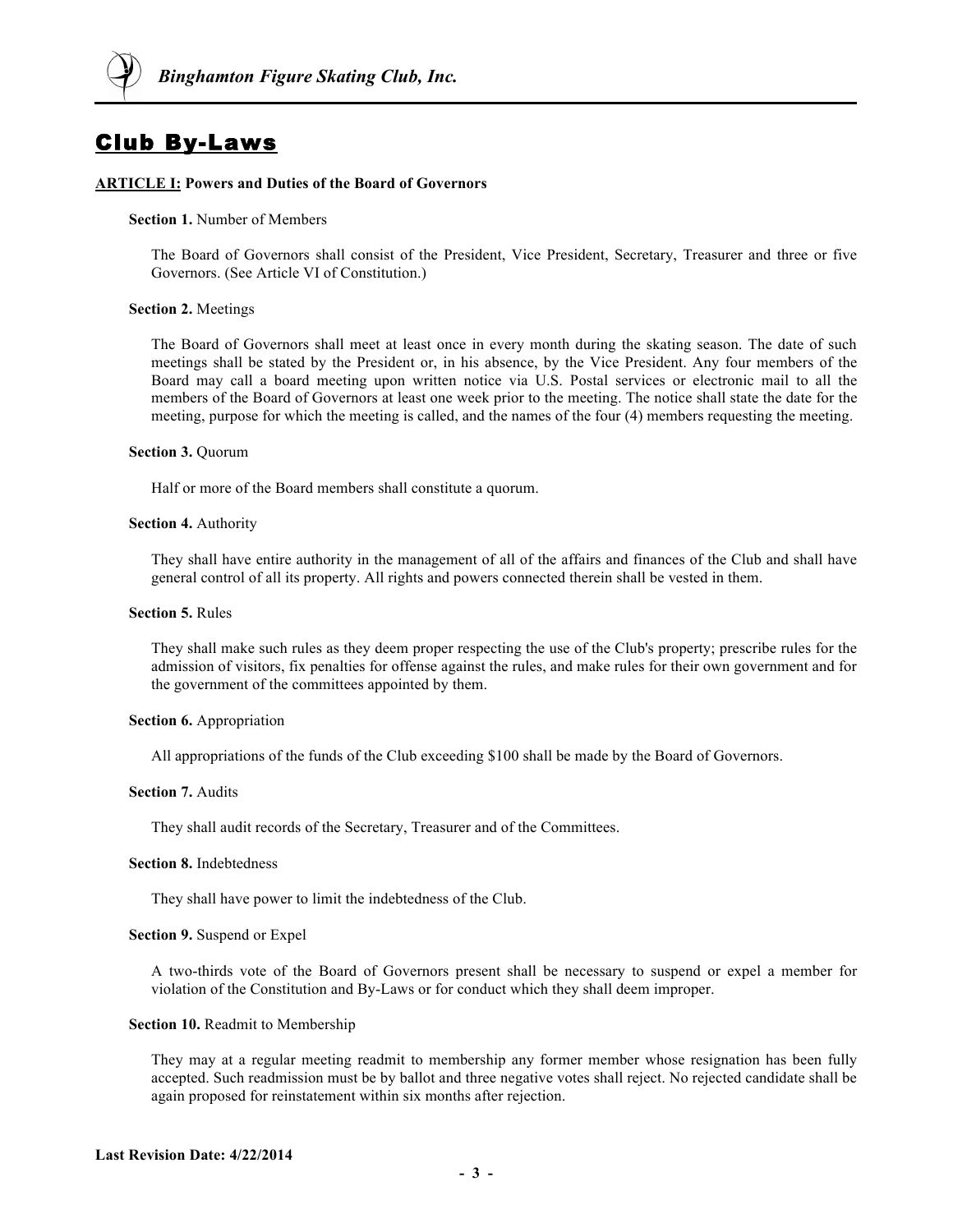#### **Section 11.** Drop and Reinstatement to Membership

They may as hereinafter provided drop from the roll a delinquent member and also reinstate such member as hereinafter provided.

## **Section 12.** Standing Committee

They shall appoint all standing committees with full authority over them except as hereinafter provided and shall appoint such other committees as shall seem to be necessary.

## **Section 13.** U.S.F.S.A. Delegate

They shall elect a delegate or delegates to the United States Figure Skating Association. The Club Secretary shall inform the Association's Secretary in writing, of the name and the address of the delegate elected. Said delegate or delegates shall be the representative between the Club and the Association and shall attend the Association's meeting either in person or by proxy. The Board may, as it sees fit, pay the traveling and other expenses of the delegate to the Association meetings.

# **Section 14.** Clerical Assistance

They shall have the authority to make in their discretion, appropriations for clerical assistance to the Secretary.

## **Section 15.** Expenditures and Revenues

They approve and submit to the Fall Stated Meeting a program for anticipated expenditures for the coming year together with proposals of source of revenue for meeting those expenditures.

## **Section 16.** Vacancy

If the office of the Vice President, Secretary, Treasurer, or a governorship becomes vacant, the Board of Governors shall appoint a Club member in good standing to fill the vacancy for the balance of the year. At the next Stated Spring Meeting of the membership, a Governor shall be elected for the unexpired term, if any.

## **Section 17. Additional** power and Duties of the Board of Governors

Duties of each board member include:

- a. Regular attendance and participation at monthly board meetings.
- b. Conveying the needs of the skaters to the full board.
- c. Leadership or participation in committee work.

## **ARTICLE II: Committees**

#### **Section 1.** Authority

The Board of Governors shall appoint a chairman for the following committees and such other committees as they may deem necessary. They may request the committee members to give a report at a meeting of the Board.

# **Section 2.** Show or Exhibition Committee

The Show or Exhibition Committee shall consist of three (3) members.

## **Section 3.** Nominating Committee

The Nomination Committee shall consist of three (3) members.

## **Last Revision Date: 4/22/2014**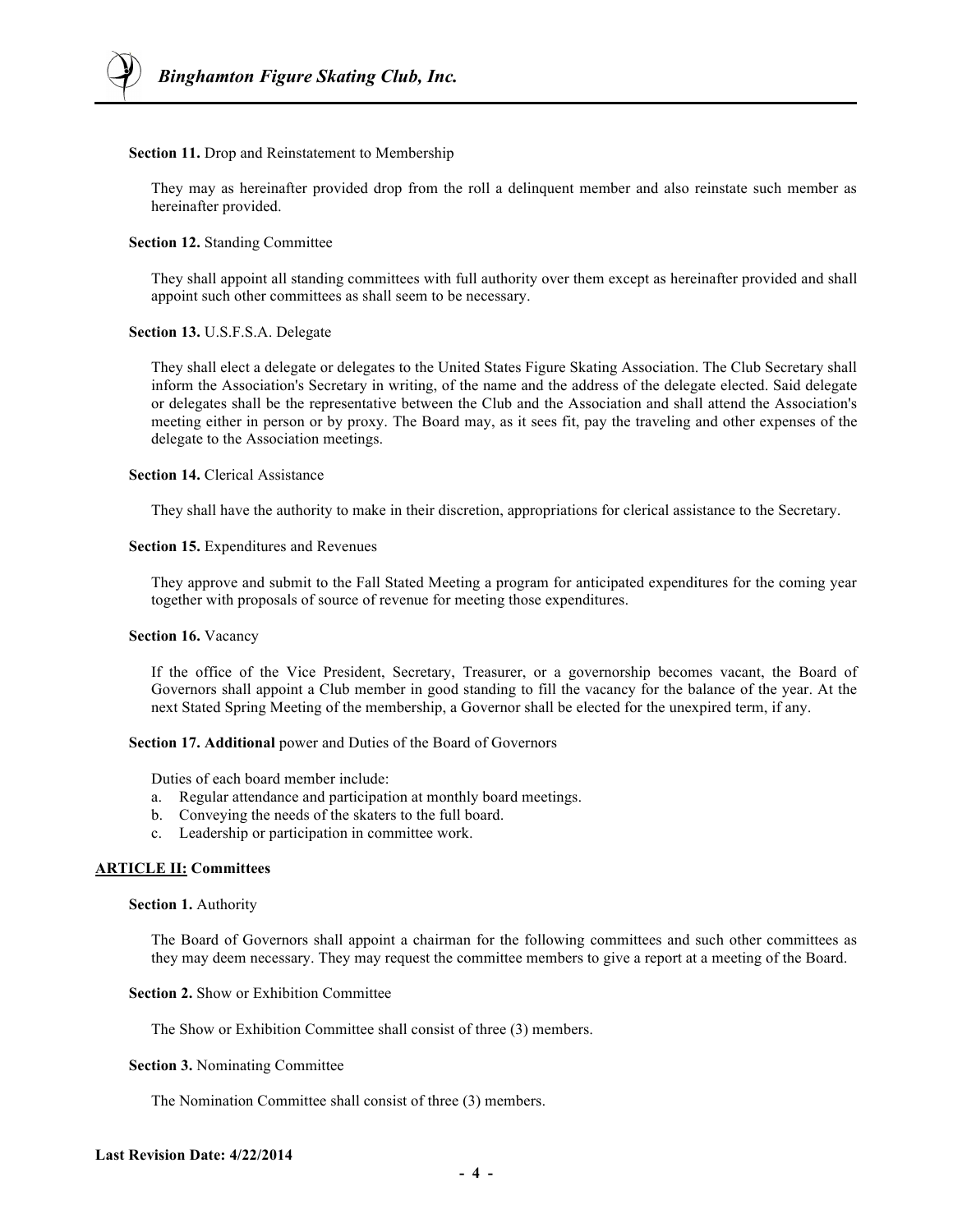## **ARTICLE III: Membership**

#### **Section 1.** Classes of Membership

- a. Senior Members are all skaters who are the age of 16 or over.
- b. Junior Members are all skaters under the age of 16.
- c. Professional Members are those skaters who offer instruction during Club ice sessions for a fee.

Annual dues for each class of membership are set forth yearly by the Board of Governors.

#### **Section 2.** Voting and Holding Office

Only home Club members 16 years of age or over may vote. Only home Club members 18 years of age or over may hold office. Where three or more home Club members of the same family pay member dues, only the two oldest of the family shall have a vote and the privilege of holding office.

- a. Senior Members are eligible to vote and may hold office.
- b. Junior Members may not vote, but a parent may vote on their behalf. Junior Members may not hold office.
- c. Professional Members may vote and become a Governor, however they may not become an officer of the Club.

Members may vote either:

- a. In person at a stated membership meeting, or
- b. By sending in a written vote to the Club's Post Office Box; such mail-in votes must be postmarked by the date stated on the ballot, or
- c. By electronic mail (email) received by the date stated on the ballot.

#### **Section 3.** Arrears for Dues

Any member in arrears for dues, or other indebtedness, shall be notified by mail by the Secretary at his last known address, and his name with the amount due, with any additional indebtedness shall be posted if not paid in full within thirty (30) days thereafter. The name of the delinquent shall be reported by the Secretary to the Board of Governors at their next meeting. The Board of Governors may drop from the roll any name of such delinquent member. A member dropped from the roll for nonpayment of dues or other indebtedness may, upon payment of same, at the discretion of the Board of Governors, be reinstated to full membership.

#### **Section 4.** Arrears for Dues Restrictions

No member in arrears for dues or other indebtedness shall be eligible to hold office, or entitled to vote or to enter in any Club competition.

#### **Section 5.** Resignation

Any member not in arrears for dues, or other indebtedness, may tender a written resignation of his membership to the Secretary, who shall report the same to the Board of Governors at their next meeting for their action.

#### **Section 6.** Non Club Members

Non Club members must present proof of USFSA membership in order to skate on Club Ice.

#### **Section 7.** Approval for Competition or Exhibition

No member of the Club may make entry in the name of the Club in any competition or exhibition except with the approval of an Officer or the Test Chairperson.

**Section 8.** Ownership Rights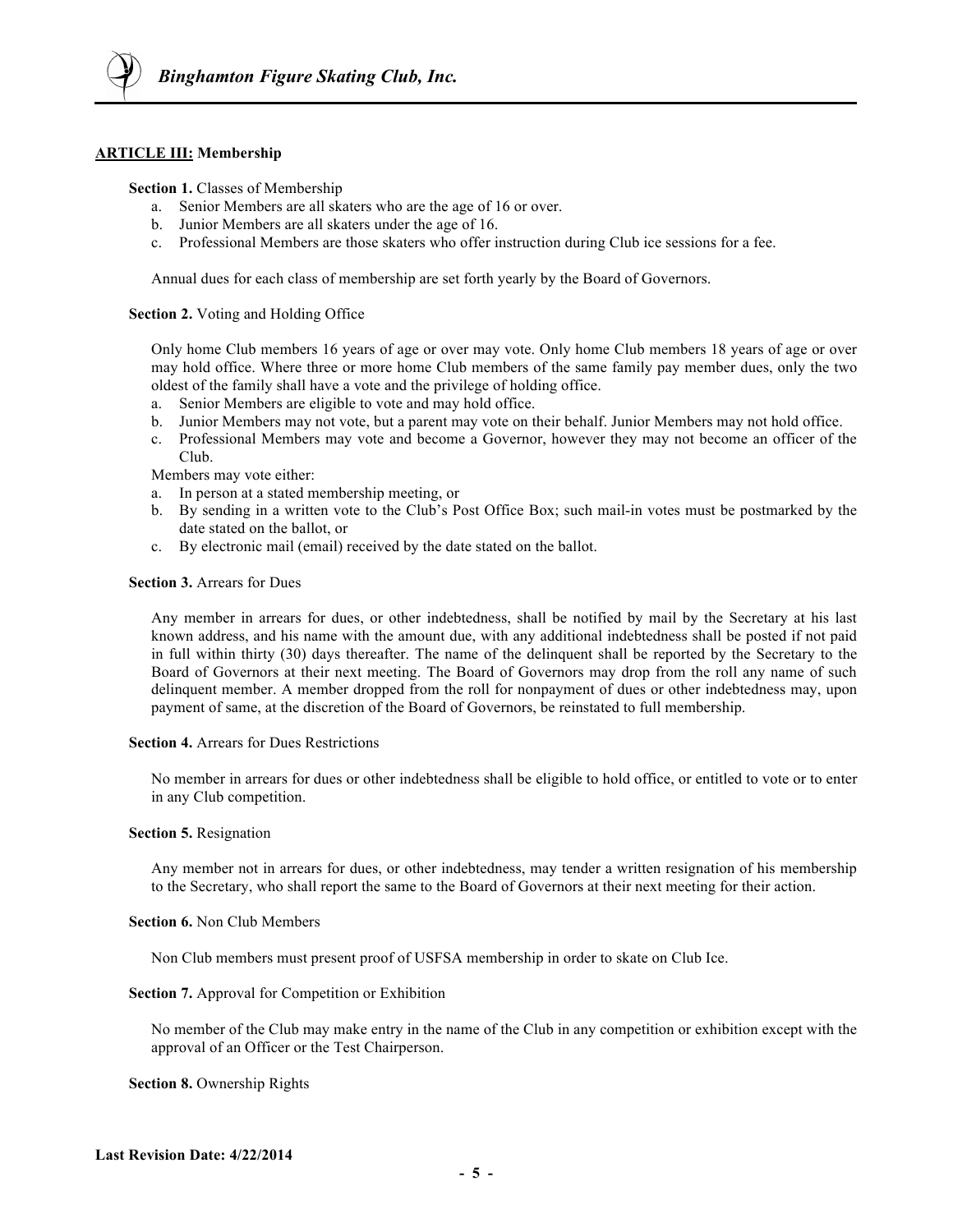All ideas and work products generated by Club members on behalf of the Club shall become the property of the Club unless written agreements are made prior to their use or manufacture.

## **ARTICLE IV: Meetings**

**Section 1.** Stated Meetings

There shall be two Stated Meetings of the Club each year. A Stated Meeting shall be held in the Fall and in the Spring. The former shall be designated as the Fall Stated Meeting and the latter, the Spring Stated Meeting.

#### **Section 2.** Special Meeting

The Secretary shall call Special Meetings at the direction of the President, or upon written request of five (5) voting members in good standing.

**Section 3.** Notice of Stated and Special Meetings

The notice shall be mailed or electronically mailed by the Secretary at least ten (10) days in advance thereof. The announcement for the Spring Stated Meeting shall contain the report of the Nominating Committee.

**Section 4.** Special Meeting Limitation

No business shall be transacted at a Special Meeting except that which appears in the notice of the meeting.

#### **Section 5.** Quorum

Ten percent (10%) of the voting membership, and no less than five members, shall constitute a quorum for the transaction of business.

## **ARTICLE V: Fees, Dues and Assessments**

#### **Section 1.**

Fees, Dues and Assessments shall be determined by the Board of Governors for each type of membership for each year.

## **ARTICLE VI: Amendments**

#### **Section 1.**

Amendments to these By-Laws may be acted upon at any Stated or Special meeting of the Binghamton Figure Skating Club. The proposed changes in the By-Laws shall be put in the announcement of the meeting and must be mailed or electronically mailed to each member at least ten (10) days prior to the meeting. A change in the By-Laws may be adopted only after a vote of consent of two-thirds or more of the votes received by any of the methods described in Article IV, Section 3(a). Vote may not be by proxy.

## **ARTICLE VII: Conduct of Meetings**

## **Section 1.**

The rules contained in Roberts Rules of Order shall govern the Club in all cases to which they are applicable and in which they are not inconsistent with the By-Laws of the Club.

## **ARTICLE VIII: Conflict Resolution**